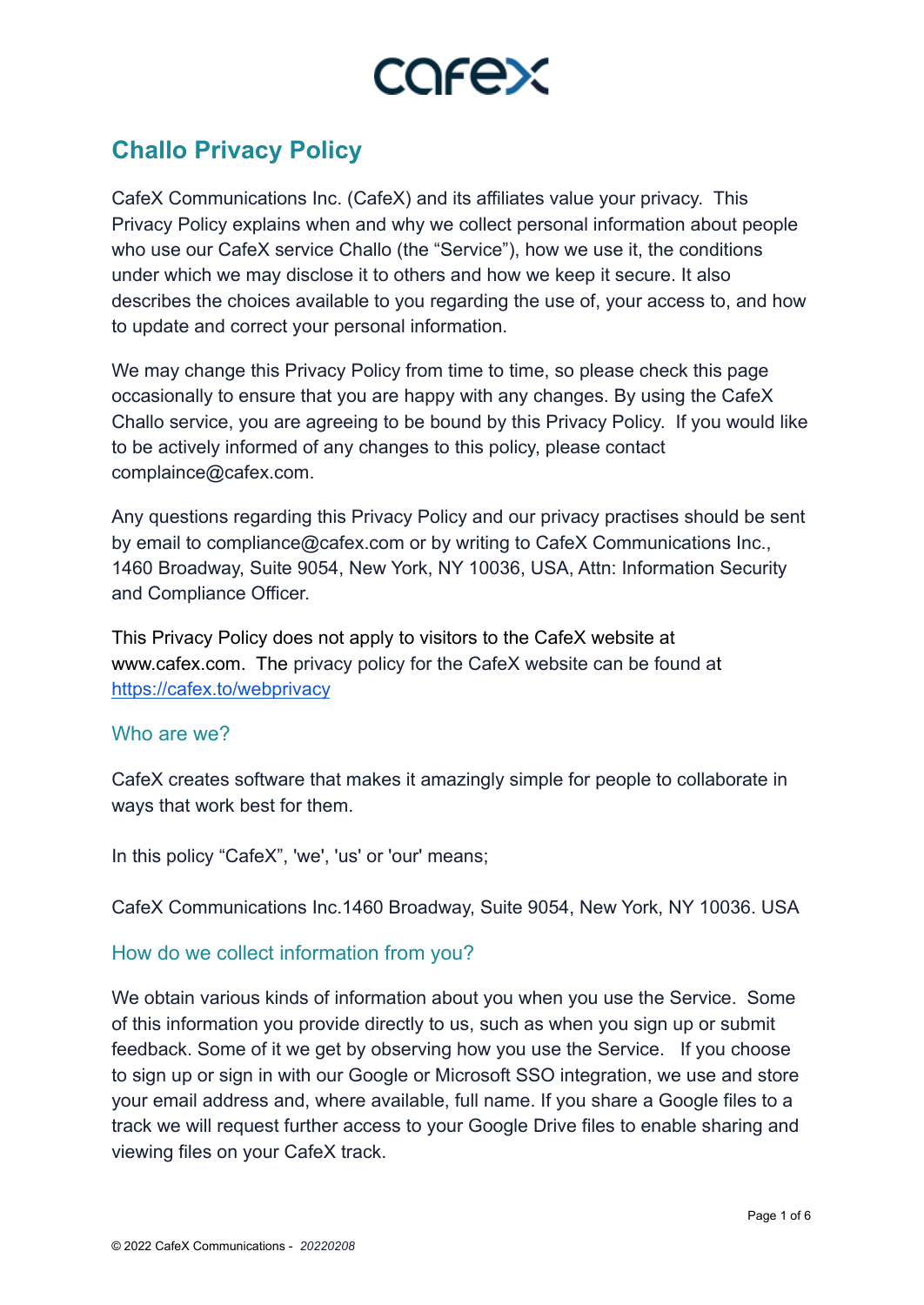

What type of information is collected from you?

# **Voluntary Information**

When you set up to use our CafeX service and create an account, we collect personal information about you, including your name, email address, company name and password. We may also collect personal information from you when you request technical support or participate in one of our communities or message boards. We also collect personal information such as an IP address from any individual that our customer authorizes to utilize our service as a guest under its account.

# **Automatic Information**

As you use the Service, we may automatically collect certain information about your connection to our servers, your operating system, your IP address and your browser. We also collect personal information such as an IP address from any individual that our customer authorizes to utilize the Service. This information is collected to aid in diagnostics and auditing.

# Use of Cookies

We may use cookies and other identification technologies for record keeping purposes and to enhance your experience, if you choose to visit our websites.

Our websites, apps and Services may use the following types of cookies:

Strictly Necessary Cookies – these cookies are essential to enable you to browse our websites, apps and Services and use the available features.

Performance Cookies – these cookies collect information about how you use our websites, apps and Services. For instance, these cookies track which pages you visit most. This data may be used to help optimize our websites, apps and Services and make it easier for you to navigate within them. These cookies do not collect information that identifies you; all information is aggregated and anonymous.

Functionality Cookies – these cookies allow our websites, apps and Services to remember choices you make while browsing, such as geographic location and preferences such as text size and fonts. The information collected by these cookies will not personally identify you.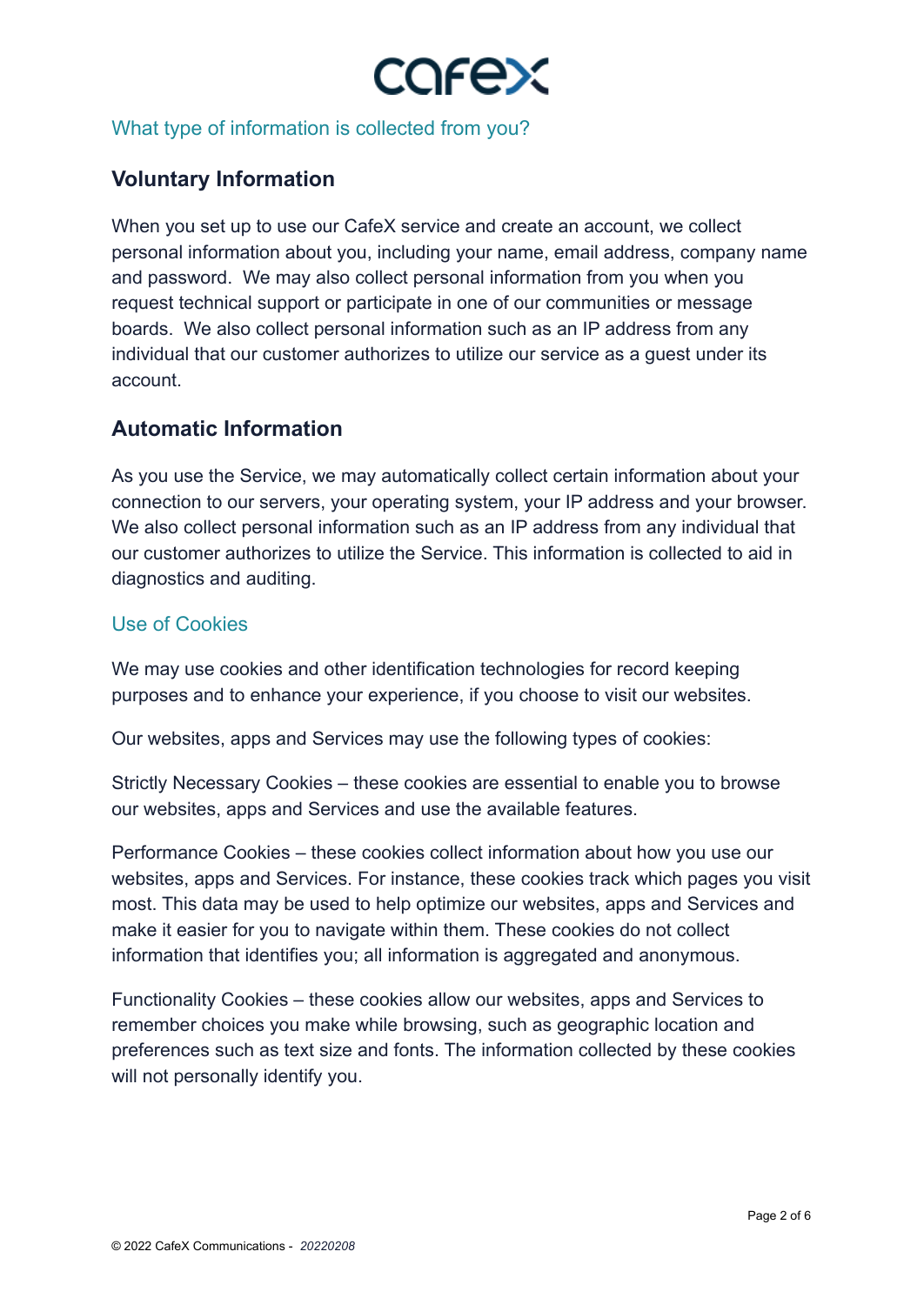

You have a variety of tools to control cookies, including browser controls to block and delete cookies. If you select browser settings that refuse cookies, you may not be able to obtain all or any of the Services intended.

### How is your information used?

We use the information that we collect about you or that you provide to us, including any personal information, for the following purposes:

- to manage your account;
- to provide you with information, products or services that you request from us;
- to fulfil any other purpose for which you have provided the information;
- to carry out our obligations and enforce our rights arising from any contracts entered into between you and us, including for billing and collection;
- to notify you about changes to our products or services;
- in any other way we may describe when you provide the information;
- to assist in debugging issues with third party service providers with respect to our service(s);
- to provide information specified by the court or other legally binding order to the appropriate legal authorities; and
- for any other purpose with your permission.

# How do we share your information?

We will not sell or rent your personal information to third parties, and we will not share your personal information with third parties for marketing purposes.

We share your personal information with your consent or as necessary to complete any transaction or provide the service you have requested or authorized. We also share data (i) with our subsidiary, (ii) with vendors working on our behalf, such as third party service providers (for example, but not limited to, data storage by Microsoft Azure or Amazon Web Services) who assist us in making the Service available, (iii) when required by law or to respond to legal process, (iv) to protect our customers, (v) to maintain the security of our products and services, and (vi) to protect our rights and property.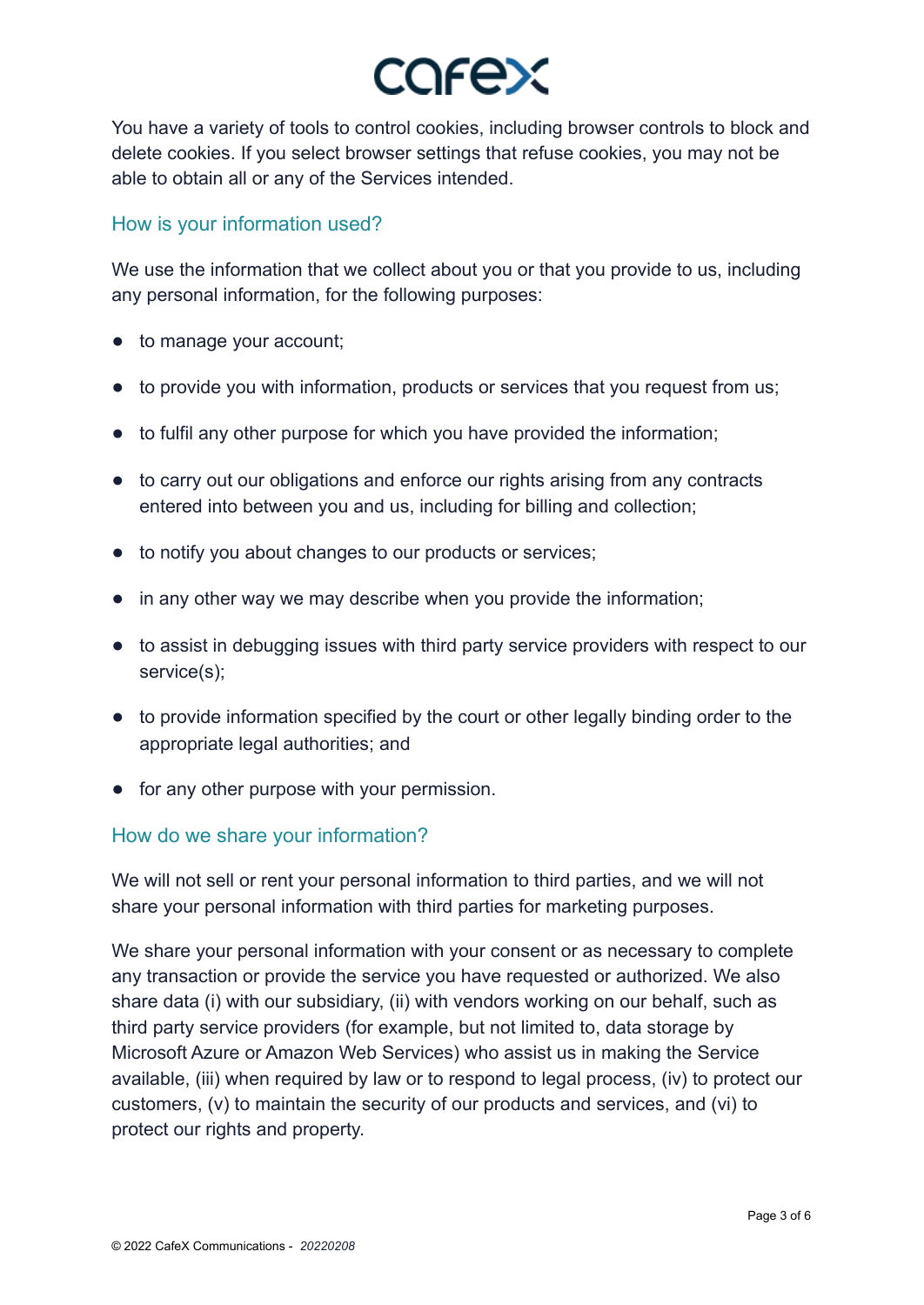

# Third Party Processors.

A full list of Sub-processors and Subcontractors can be found at <https://cafex.to/processors>

If you are a Customer and have any questions on these partnerships, please contact your CafeX account manager or email [compliance@cafex.com.](mailto:compliance@cafex.com)

#### How long do we retain your information?

We review our retention periods for personal information on a regular basis. We are legally required to hold some types of information to fulfil our statutory obligations (for example, to comply with obligations relating to invoicing and taxes). We will hold your personal information on our systems for as long as is necessary for the relevant activity, or as long as is specified in any relevant contract between you and us.

When we have no ongoing legitimate business need to process your personal information, we will either delete or anonymize it, or, if this is not reasonably possible (for example, because your personal information has been stored in backup archives), then we will securely store your personal information on hardened servers that are hosted on highly secure data centers, and isolate it from any further processing until deletion is possible.

#### Your choices.

We will not contact you for marketing purposes by email or phone except (i) as necessary to enter into a contract or fulfil our contractual obligations a contract, (ii) with your permission, or (iii) for legitimate purposes permitted by applicable law., We will provide an unsubscribe option on all marketing emails you receive from us. You may also contact us at [compliance@cafex.com](mailto:compliance@cafex.com) to unsubscribe or if you have any other questions or concerns regarding your receipt of marketing materials from us.

# Accessing and correcting your information.

You may contact us at compliance@cafex.com with any request to access, correct or delete any personal information that you have provided to us. We make good faith efforts to honor reasonable requests to access, correct or delete your personal information. If you request that we delete your personal information, your Service account information may also be removed. We may not accommodate a request to remove personal information if we believe the change would violate any law or legal requirement or cause the information to be incorrect.

In addition, if you are using our CafeX service as a guest of our customers, it is up to you to decide what, if any, information to provide during such use. Depending on your request, it may not be possible for our customers to address all of your questions without further information from you. Nevertheless, if you do not wish to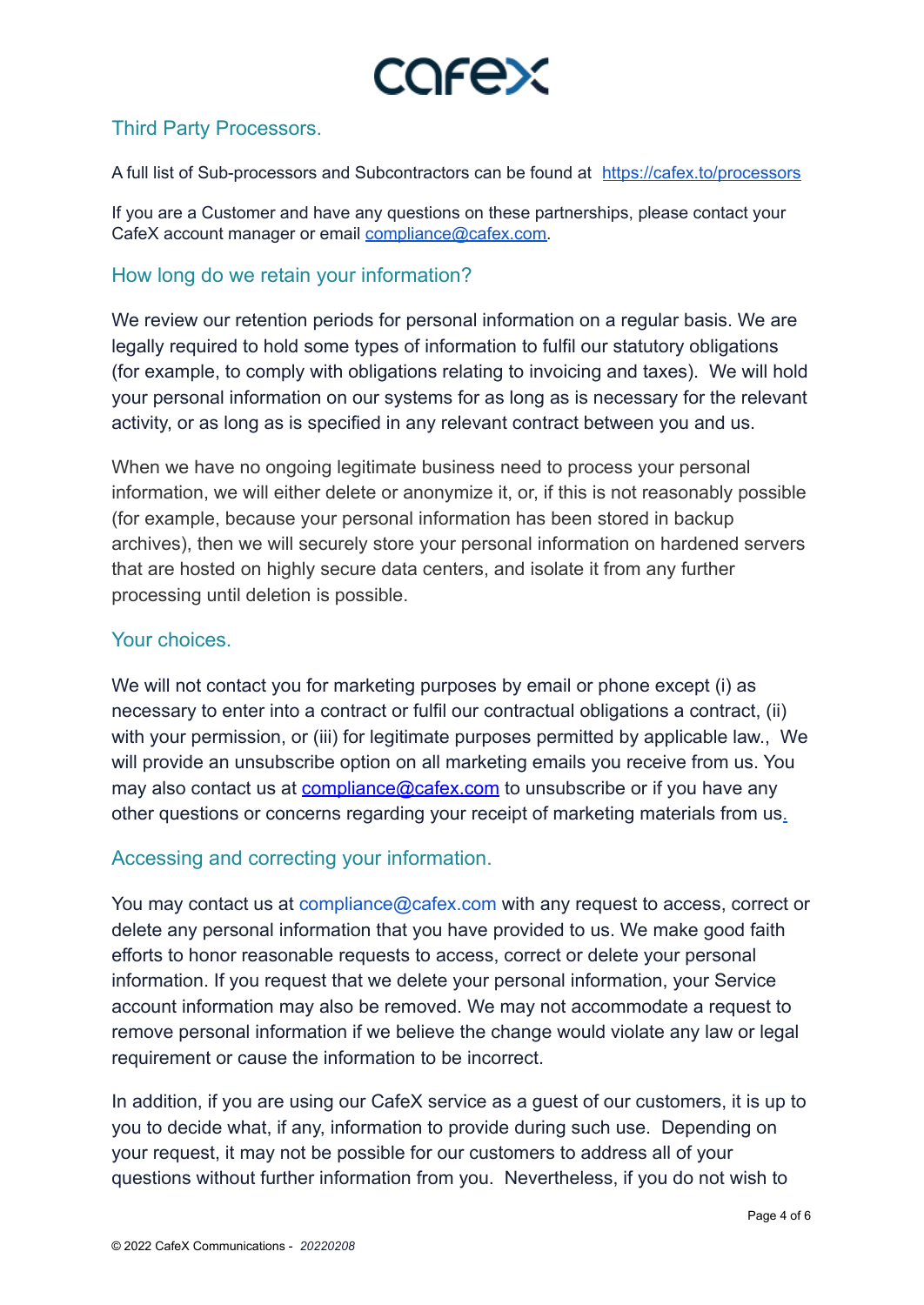# COFEX

provide certain information, then you should not do so. If you are using our CafeX service as a guest of our customer, you may also contact our customer directly to request to access, correct or delete any of the personal information you've provided to our customer or withdraw your consent to us processing your personal data by.

# Data Security.

We have implemented measures designed to secure your personal information from accidental loss and from unauthorized access, use, alteration and disclosure. All information you provide to us is stored on our secure servers behind firewalls.

The safety and security of your information also depends on you. Where we have given you (or where you have chosen) a password for access to certain parts of the Service or our website, you are responsible for keeping this password confidential. We urge you to be careful about giving out information in public areas of our website like message boards. The information you share in public areas may be viewed by any user of our website.

Unfortunately, the transmission of information via the Internet is not completely secure. Although we do our best to protect your personal information, we cannot guarantee the security of your personal information transmitted to the Service. Any transmission of personal information is at your own risk. We are not responsible for circumvention of any privacy settings or security measures contained on the Service.

# Children's Privacy.

We encourage parents and guardians to take an active role in their children's online activities. We do not knowingly collect personal information from children without appropriate parental or guardian consent. If you believe that we may have collected personal information from someone under the applicable age of consent in your country without proper consent, please contact us at **[compliance@cafex.com](mailto:compliance@cafex.com)** and we will take appropriate measures to investigate and address the issue promptly.

# Consent to transfer, processing and storing of personal information.

As CafeX is a global organization, we may transfer your personal information to CafeX in the United States, to our subsidiary in the United Kingdom, or to third parties and business partners as described above that are located in various countries around the world. By using the Service or providing any personal information to us, where applicable law permits, you consent to the transfer, processing, and storage of such information outside of your country of residence where data protection standards may be different.